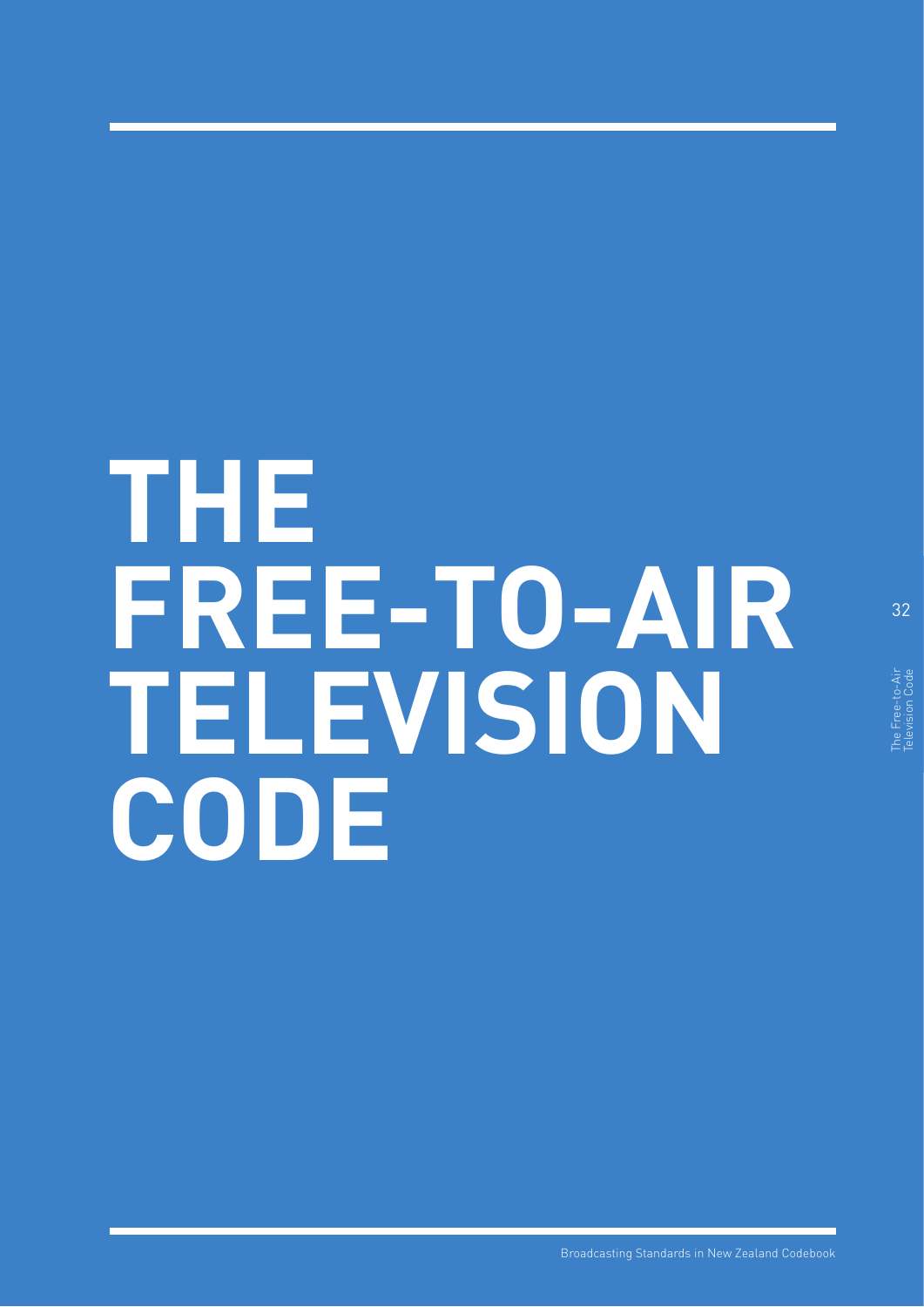The following standards apply to all free-to-air television programmes broadcast in New Zealand. Freedom of expression is the starting point in a consideration of complaints. Complaints can only be upheld where the limitation on the right to freedom of expression is reasonable, prescribed by law and demonstrably justified in a free and democratic society.

The standards in this code should be read and interpreted alongside the commentary at the front of the Codebook.

#### **PART 1** Standards which relate to social responsibilities

|                           | <b>Standard 1</b> Good Taste and Decency |
|---------------------------|------------------------------------------|
| <b>Standard 2</b>         | Programme Information                    |
| <b>Standard 3</b>         | Children's Interests                     |
| <b>Standard 4</b>         | - Violence                               |
| <b>Standard 5</b>         | Law and Order                            |
| Standard 6                | <b>Discrimination and Denigration</b>    |
| <b>Standard 7</b> Alcohol |                                          |

#### **PART 2** Standards which relate to information broadcast

| <b>Standard 8 Balance</b>  |  |
|----------------------------|--|
| <b>Standard 9</b> Accuracy |  |

**PART 3** Standards which relate to people or organisations taking part or referred to in broadcasts

> **Standard 10 Privacy Standard 11** Fairness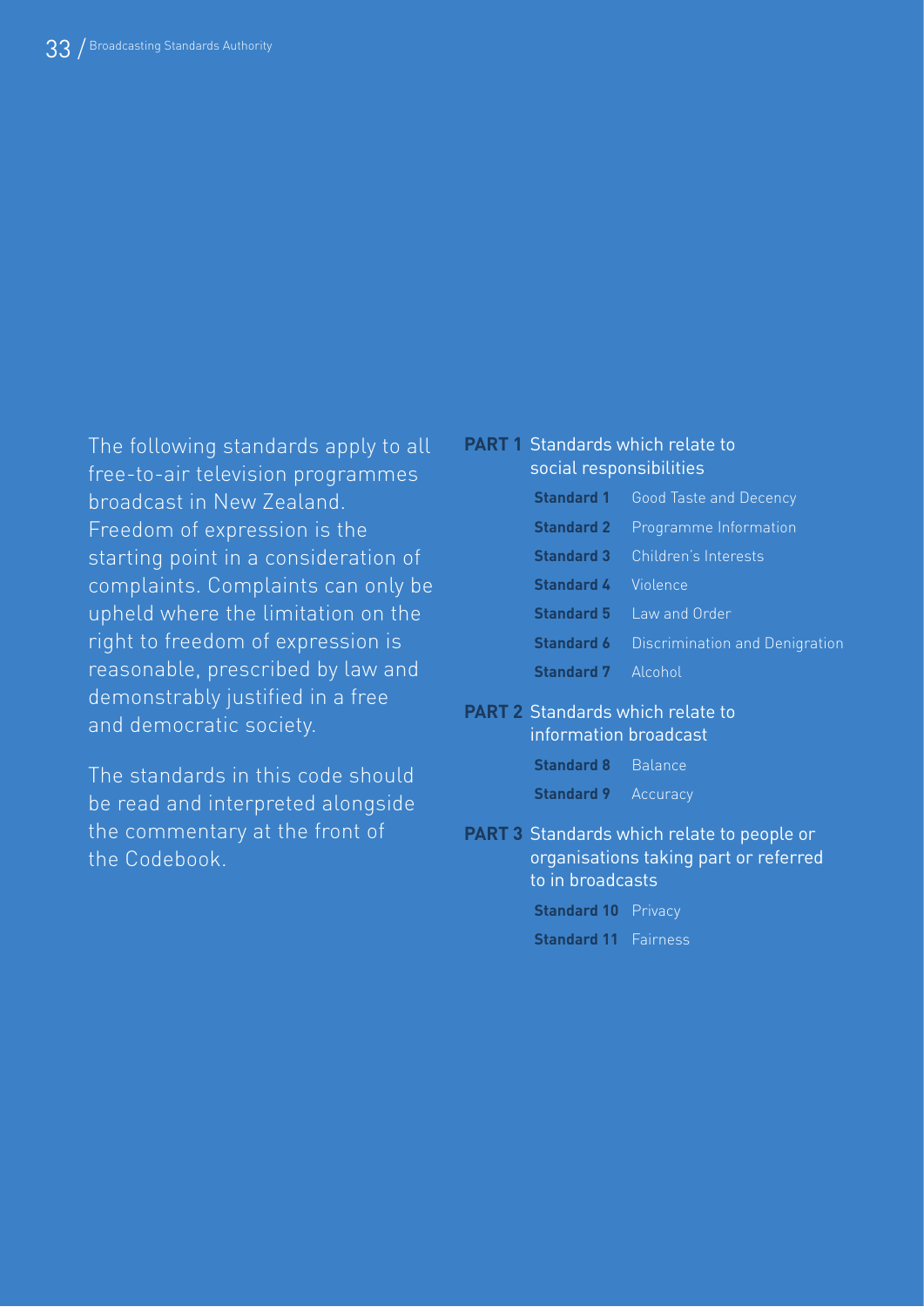# **PART 1 STANDARDS WHICH RELATE TO SOCIAL RESPONSIBILITIES**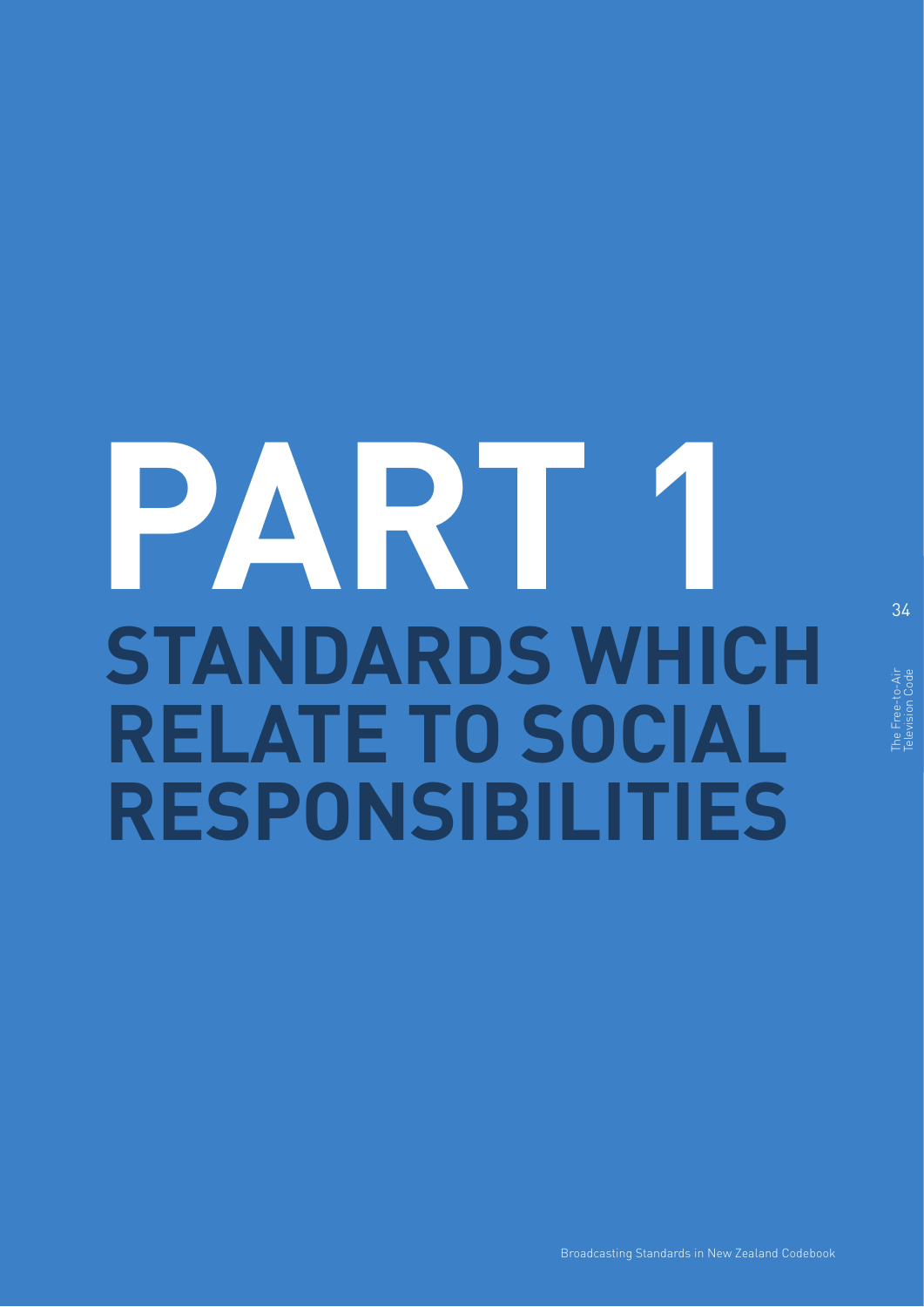## STANDARD 1 – GOOD TASTE AND **DECENCY**

Current norms of good taste and decency should be maintained, consistent with the context of the programme and the wider context of the broadcast.

#### Guidelines

- 1a The context in which content occurs and the wider context of the broadcast are relevant to assessing whether a broadcast has breached this standard, including:
	- the nature of the programme and the channel
	- the programme's classification and scheduling
	- whether the broadcast was live or pre-recorded
	- the use of audience advisories, if any
	- the target and likely audience
	- audience expectations of the channel and the programme
	- the availability of filtering technology
	- the level of the broadcaster's editorial control over the content
	- the public interest in the broadcast.
- 1b Where broadcasters take effective steps to inform their audiences of the nature of their programmes, and enable viewers to regulate their own and their children's viewing behaviour, they are less likely to breach this standard.
- 1c If content is likely to offend or disturb a significant section of the audience, an appropriate audience advisory should be broadcast prior to the content.

## STANDARD 2 – PROGRAMME INFORMATION

Broadcasters should ensure that programmes are correctly classified and screened in appropriate timebands, and where appropriate, issue an audience advisory where the content of a broadcast may not be suitable for likely viewers.

#### Guidelines

2a The following classifications should be broadcast on all content except news, current affairs, sports and live content:

#### **G – General**

Programmes which exclude material likely to be unsuitable for children. Programmes may not necessarily be designed for child viewers but should not contain material likely to alarm or distress them.

*G programmes may be screened at any time.*

#### **PGR – Parental Guidance Recommended**

Programmes containing material more suited for mature audiences but not necessarily unsuitable for child viewers when subject to the guidance of a parent or an adult.

*PGR programmes may be screened between 9am and 4pm, and after 7pm until 6am.*

#### **AO – Adults Only**

Programmes containing adult themes and directed primarily at mature audiences.. *AO programmes may be screened between midday and 3pm on weekdays (except during school and public holidays, as designated by the Ministry of Education) and after 8.30pm until 5am.*

- 2b Broadcasters should exercise caution when determining the level of AO content to be screened during any transition from G or PGR programming to AO programming, and give careful consideration to children's interests (Standard 3).
- 2c News, current affairs, sports and live content is not, because of its distinct nature, subject to classification. However, broadcasters must be mindful of children's interests and other broadcasting standards and include warnings where appropriate.
- 2d If a programme is likely to disturb or offend a significant number of viewers, or programme content is likely to be outside audience expectations, an appropriate audience advisory should be broadcast.
- 2e Promos for programmes should comply with the classification of the programme during which they screen. In the case of unclassified host programmes (including news and current affairs) broadcast in G or PGR time, promos must be classified G or PGR and broadcasters should consider children's interests (Standard 3).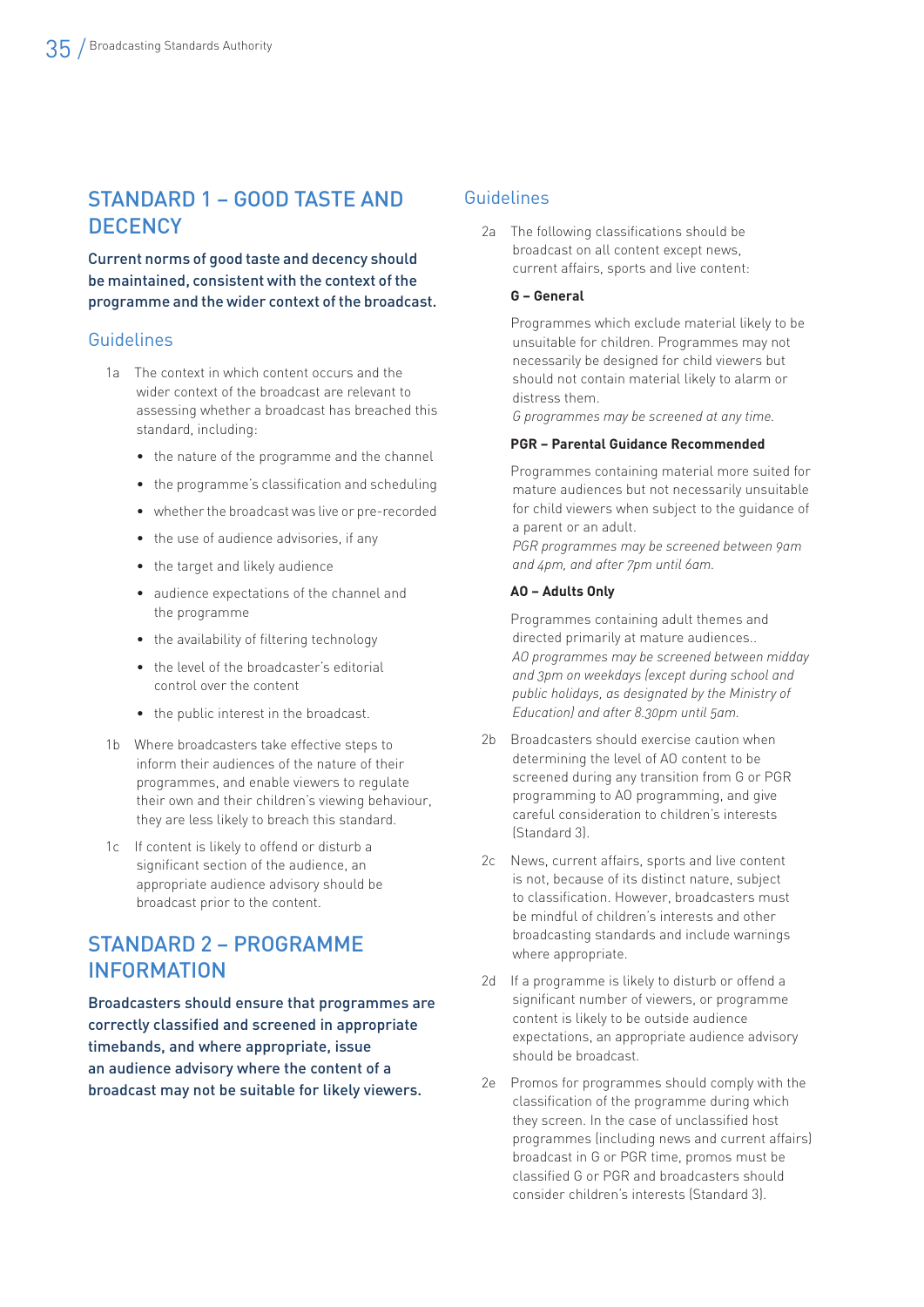Broadcasters should ensure children can be protected from broadcasts which might adversely affect them.

#### Guidelines

- 3a Material likely to be considered under this standard includes:
	- sexual material or themes
	- violent content or themes
	- offensive language
	- social or domestic friction
	- dangerous, antisocial or illegal behaviour
	- material in which children or animals are humiliated or badly treated
	- graphic descriptions of people in extreme pain or distress

which are outside the expectations of the programme's classification.

- 3b Context is an important consideration when assessing complaints under this standard, including the programme's classification, the time of broadcast, the target and likely audience, audience expectations, the public interest in the broadcast and any factors that mitigate the likely harm to children, such as humour or educational benefit.
- 3c When programmes broadcast during children's normally accepted viewing times (see Definitions, page 9) contain material which is outside audience expectations and likely to disturb children, an audience advisory should be broadcast. The advisory should be specific in nature to allow parents or guardians to make an informed choice about their children's exposure to the content, while avoiding detail which itself may disturb or alarm children.
- 3d In news, current affairs and factual programmes, disturbing or alarming material should be justified in the public interest. Broadcasters must use judgement and discretion when deciding the degree of graphic material to be included in news programmes, and should broadcast an audience advisory when appropriate, particularly when children are likely to be viewing.

### STANDARD 4 – VIOLENCE

Broadcasters should exercise care and discretion when portraying violence. Violent content should be appropriate to the context of the programme, and classified carefully.

#### Guidelines

- 4a Any depiction of, or reference to, violence should be justified by context.
- 4b Broadcasters should be mindful of the cumulative effect of violence or violent incidents and themes, within programmes, and across programme line-ups.
- 4c Broadcasters should exercise caution with content likely to incite or encourage violence or brutality.
- 4d In news, current affairs and factual programmes, where disturbing or alarming material is often shown to reflect a world in which violence occurs, the material should be justified in the public interest.
	- Judgement and discretion must be used in deciding the degree of graphic detail to be included in news programmes, particularly when children are likely to be watching.
	- An audience advisory should be used when appropriate.
- 4e Programmes in which rape or sexual violence feature should be treated with care, and broadcasters should use an audience advisory if the content is likely to disturb.
- 4f Content should not include any combination of violence and sex designed to titillate, beyond current socially acceptable community norms.

## STANDARD 5 – LAW AND ORDER

Broadcasters should observe standards consistent with the maintenance of law and order, taking into account the context of the programme and the wider context of the broadcast.

#### Guidelines

5a Programmes should not actively promote serious antisocial or illegal behaviour, including violence, suicide, serious crime and the abuse of drugs.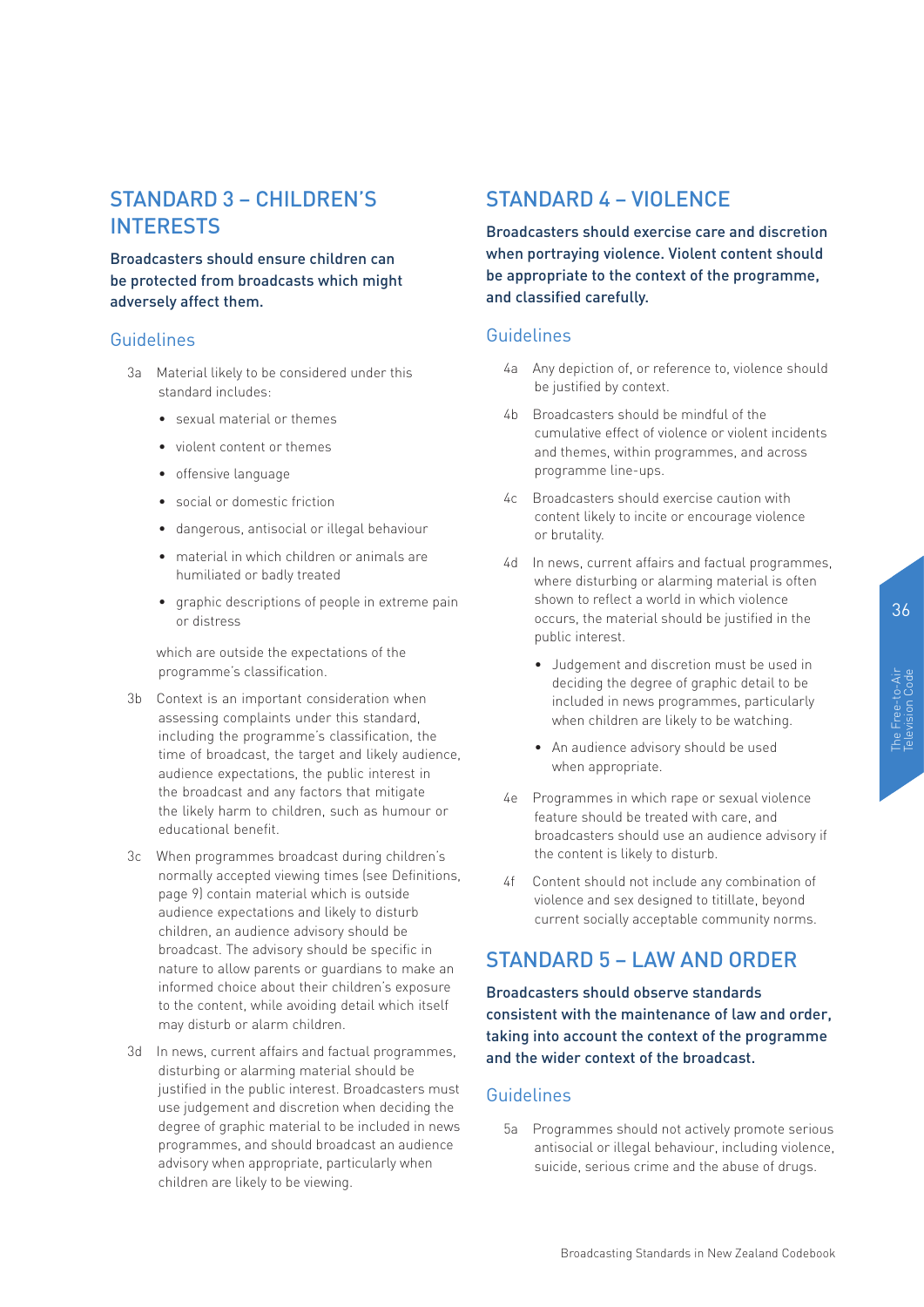5b The context of the programme and the wider context of the broadcast are important considerations when assessing complaints under this standard. For example, a distinction will usually be drawn between factual, and fictional or dramatic depictions, and the level of public interest in a programme will also be a significant factor.

## STANDARD 6 – DISCRIMINATION AND DENIGRATION

Broadcasters should not encourage discrimination against, or denigration of, any section of the community on account of sex, sexual orientation, race, age, disability, occupational status or as a consequence of legitimate expression of religion, culture or political belief.

#### Guidelines

- 6a 'Discrimination' is defined as encouraging the different treatment of the members of a particular section of the community, to their detriment. 'Denigration' is defined as devaluing the reputation of a particular section of the community.
- 6b The importance of freedom of expression means that a high level of condemnation, often with an element of malice or nastiness, will be necessary to conclude that a broadcast encouraged discrimination or denigration in contravention of the standard.
- 6c This standard is not intended to prevent the broadcast of material that is:
	- factual
	- a genuine expression of serious comment, analysis or opinion
	- legitimate humour, drama or satire.
- 6d Context must always be considered when assessing whether the broadcast 'encouraged' discrimination or denigration, including:
	- the nature of the programme and the channel
	- the programme's classification and scheduling
	- whether the broadcast was live or pre-recorded
- the use of audience advisories, if any
- the target and likely audience
- audience expectations of the channel and the programme
- the level of the broadcaster's editorial control over the content
- the public interest in the broadcast.

## STANDARD 7 – ALCOHOL

In addition to compliance with laws or regulations relating to the promotion of alcohol, broadcasters should observe restrictions on the promotion of alcohol appropriate to the programme genre being broadcast.

#### Guidelines

- 7a Alcohol promotion should be socially responsible and must not encourage consumption by people who are under the legal age to purchase alcohol.
- 7b Alcohol promotion must not occur in programmes specifically directed at children.
- 7c Alcohol promotion must not dominate a broadcast.
- 7d Programmes must avoid advocacy of excessive alcohol consumption.
- 7e Sponsorship must be confined to the brand, name or logo, and exclude sales messages.
- 7f Promos for alcohol-sponsored programmes must primarily promote the programme, with the sponsorship subordinate.
- 7g Broadcasters are not required to exclude alcohol promotion from coverage of an event or situation being broadcast where such promotion is a normal feature of that event or situation. Other guidelines under this standard should be considered.
- 7h Broadcasters must take into account the requirements of the Advertising Standards Authority's Code for Advertising and Promotion of Alcohol when scheduling promos for alcoholsponsored programmes.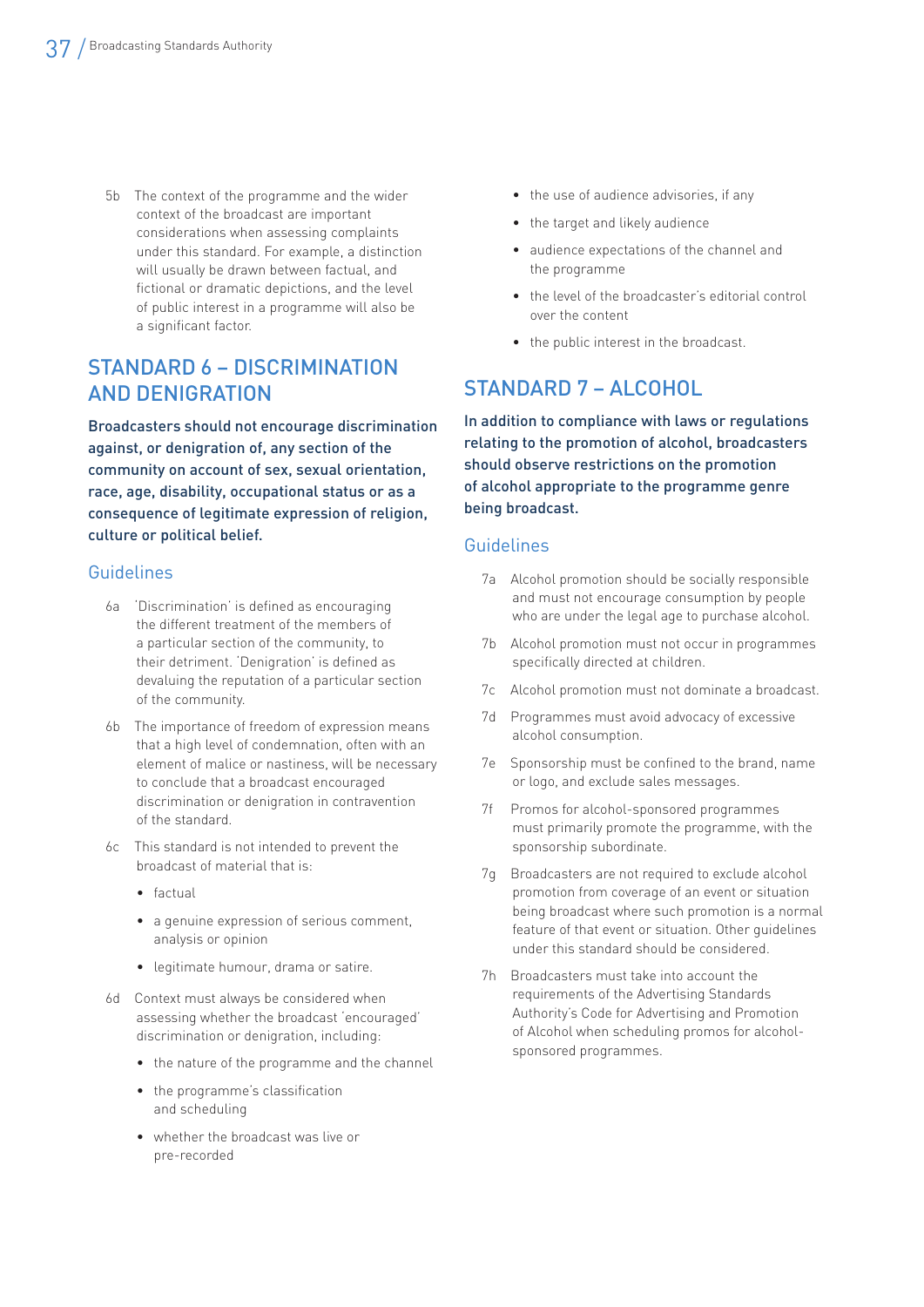## **PART 2 STANDARDS WHICH RELATE TO INFORMATION BROADCAST**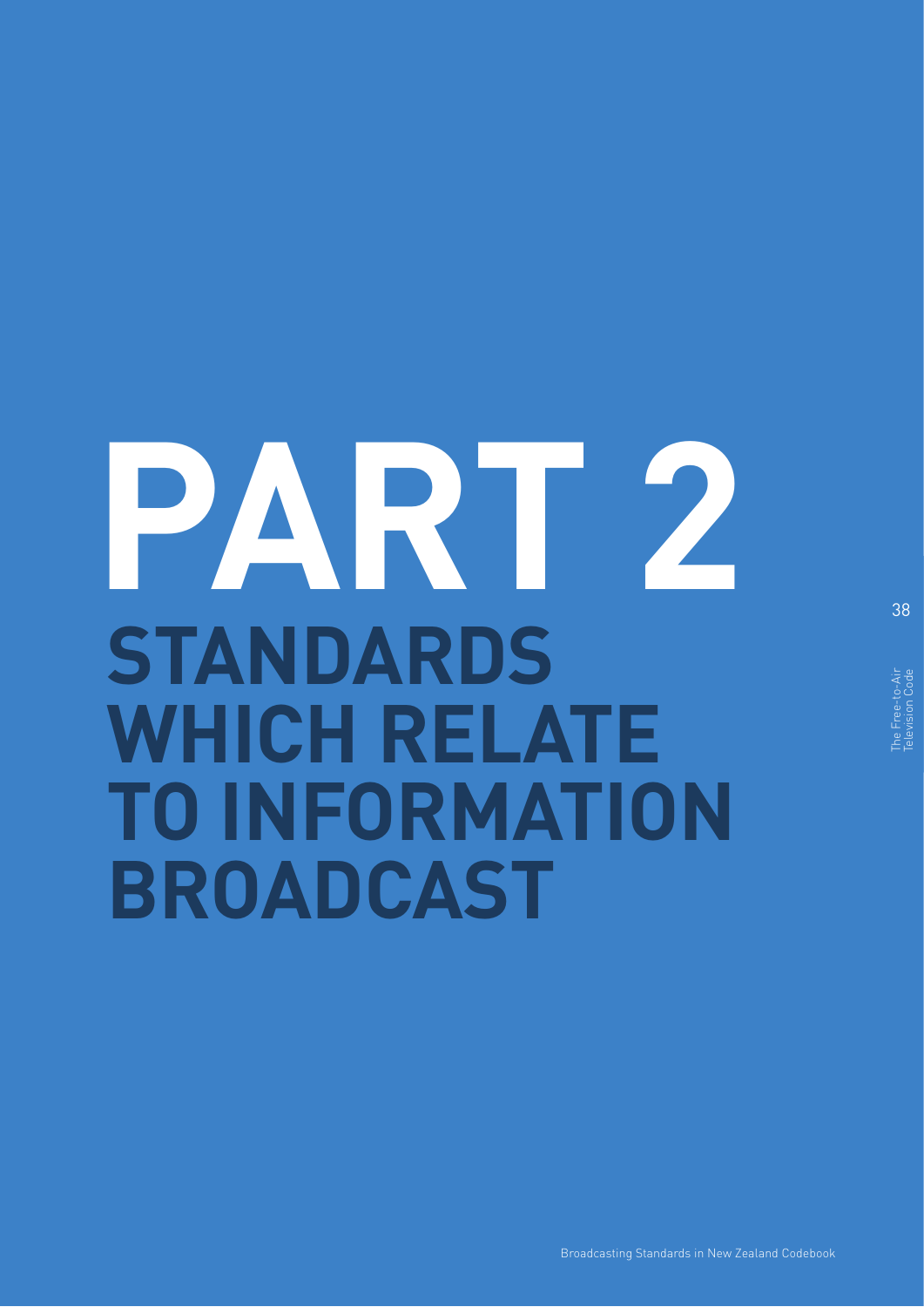## STANDARD 8 – BALANCE

When controversial issues of public importance are discussed in news, current affairs or factual programmes, broadcasters should make reasonable efforts, or give reasonable opportunities, to present significant points of view either in the same programme or in other programmes within the period of current interest.

#### Guidelines

- 8a For the standard to apply, the subject matter must be an issue 'of public importance', it must be 'controversial' and it must be 'discussed' in a news, current affairs or factual programme.
- 8b No set formula can be advanced for the allocation of time to interested parties on controversial issues of public importance.
- 8c The assessment of whether a reasonable range of other perspectives has been presented includes consideration of the following, where relevant:
	- the programme's introduction and the way in which the programme was presented, for example:
		- o whether the programme purported to be a balanced examination of an issue
		- o whether the programme was clearly signalled as approaching a topic from a particular perspective (eg, authorial documentaries, public access and advocacy programmes, partial or politically aligned programmes)
		- o whether the programme was narrowly focused on one aspect of a larger, complex debate
	- the nature of the discussion (was it a serious examination of an issue, or was the issue raised in a brief, humorous or peripheral way)
	- the nature of the issue/whether viewers could reasonably be expected to be aware of views expressed in other coverage, including coverage in other media (eg, is it an ongoing topic of debate, such that viewers can reasonably be expected to have a broad understanding of the main perspectives on the issue)
- the likely expectations of the audience as to content
- the level of editorial control of the broadcaster over the programme content.

## STANDARD 9 – ACCURACY

Broadcasters should make reasonable efforts to ensure that news, current affairs and factual programming:

- is accurate in relation to all material points of fact
- does not mislead.

#### Guidelines

- 9a The requirement for accuracy does not apply to statements which are clearly distinguishable as analysis, comment or opinion, rather than statements of fact.
- 9b The standard is concerned only with material inaccuracy. For example, technical or unimportant points unlikely to significantly affect the audience's understanding of the programme as a whole are not material.
- 9c In the event that a material error of fact has occurred, broadcasters should correct it at the earliest appropriate opportunity.
- 9d The assessment of whether the broadcaster has made reasonable efforts to ensure accuracy includes consideration of the following, where relevant:
	- the source of material broadcast (eg, whether the programme is produced by a reputable organisation or relies on an authoritative expert)
	- whether the broadcast was live or pre-recorded
	- whether there was some obvious reason to question the accuracy of the programme content before it was broadcast
	- whether the broadcaster sought and/or presented comment, clarification or input from any relevant person or organisation
	- the extent to which the issue of accuracy was reasonably capable of being determined by the broadcaster.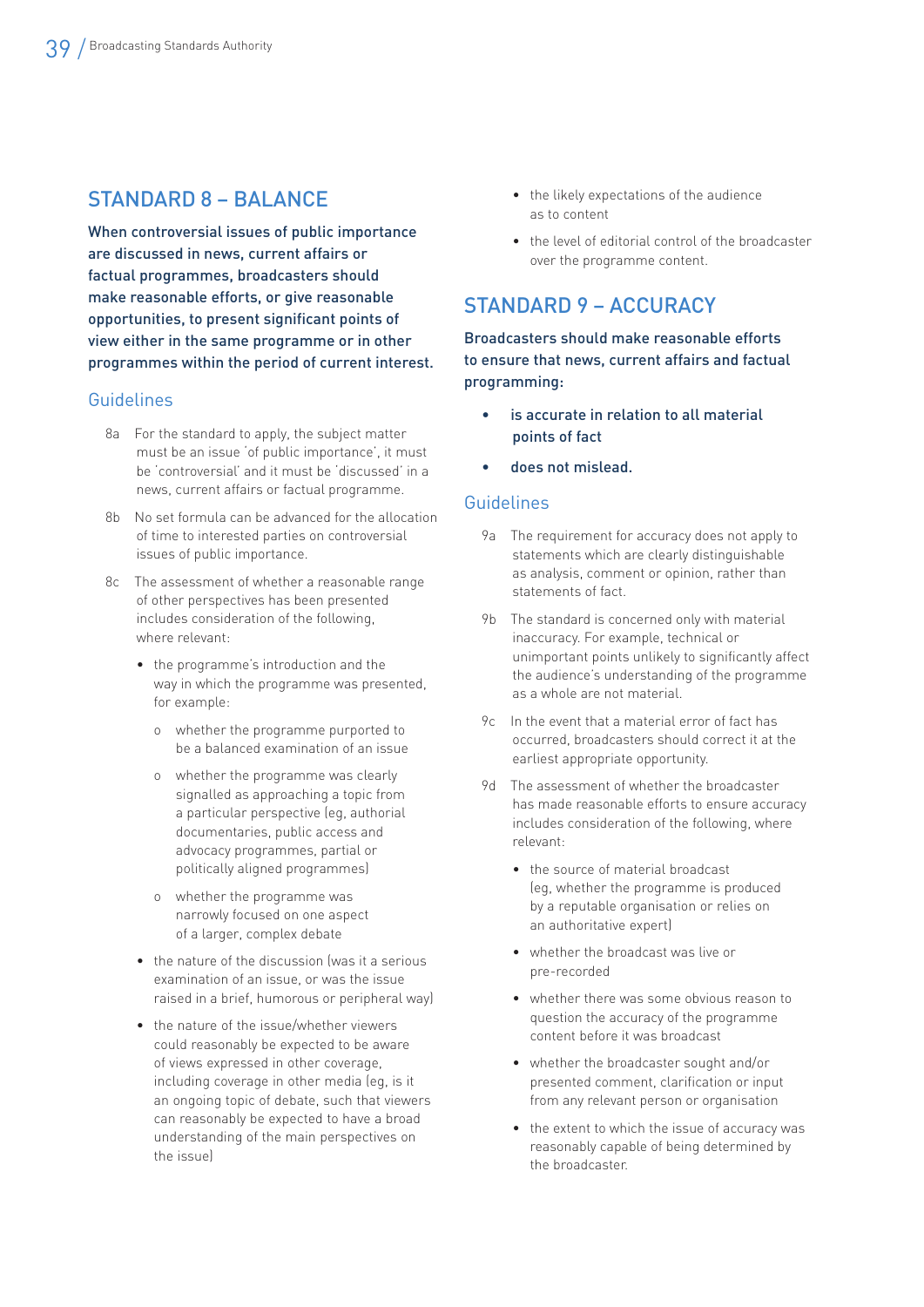## **PART 3 STANDARDS WHICH RELATE TO PEOPLE OR ORGANISATIONS TAKING PART OR REFERRED TO IN BROADCASTS**